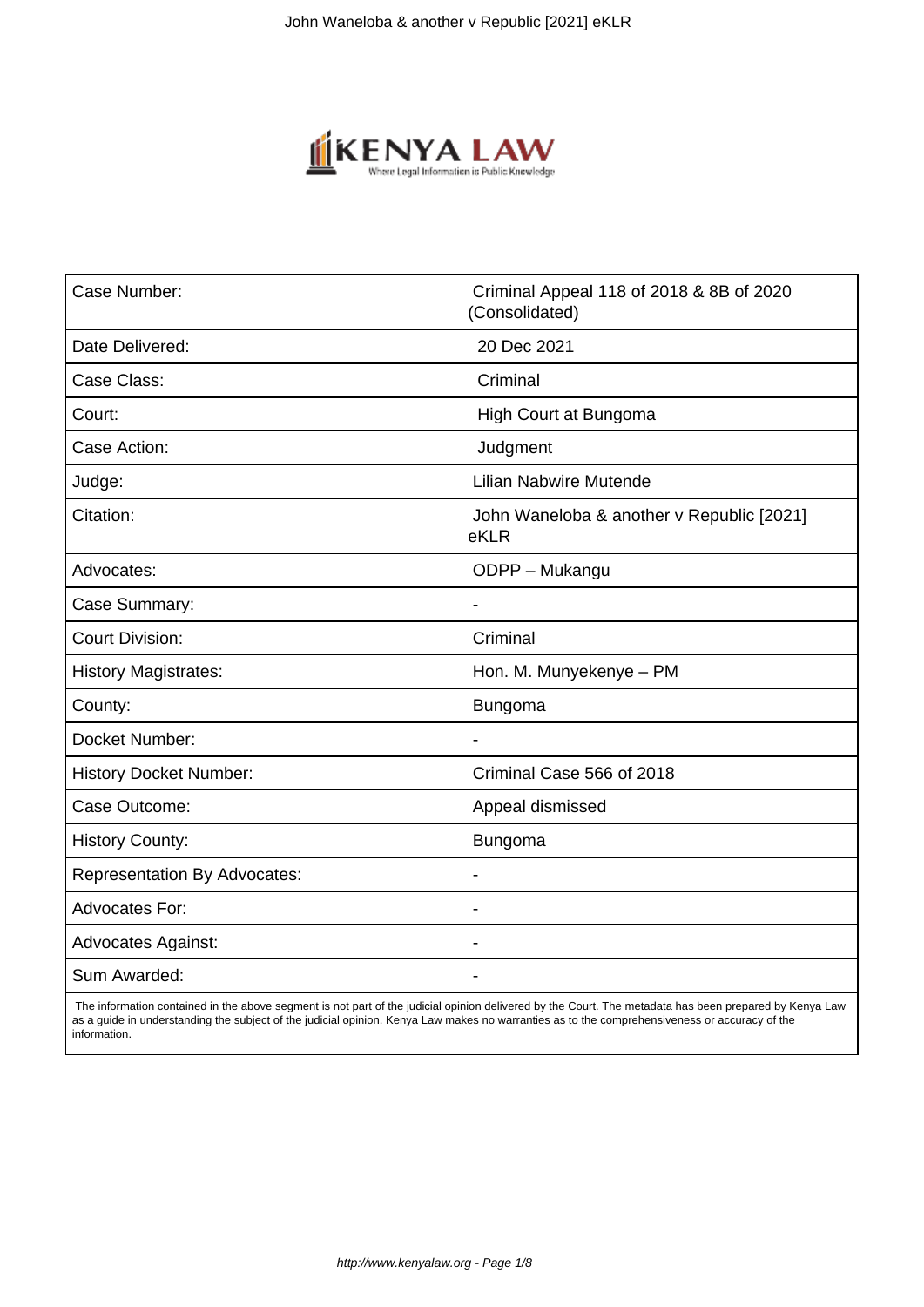#### **REPUBLIC OF KENYA**

#### **IN THE HIGH COURT OF KENYA**

## **AT BUNGOMA**

#### **CRIMINAL APPEAL NO. 118 OF 2018**

#### **(CONSOLIDATED WITH CRIMINAL APPEAL NO.8B OF 2020)**

# **JOHN WANELOBA............... 1ST APPELLANT**

# **KENNETH MAKOKHA......2ND APPELLANT**

#### **VERSUS**

## **REPUBLIC................................................RESPONDENT**

((Being an appeal from the original Criminal Case No. 566 of 2018 at the Principal Magistrate's Court Webuye by Hon. M. Munyekenye – PM on 22nd October 2020)

#### **JUDGMENT**

1. John Waneloba, 1<sup>st</sup> Appellant and Kenneth Makokha 2<sup>nd</sup> Appellant, respectively, jointly with two (2) others were charged with Robbery with Violence contrary to **Section 296 (2)** of the Penal Code. Particulars of the offence were that on the 5<sup>th</sup> day of October, 2018 at Trans West Area along Matisi – Miendo Road, Webuye West Sub-County within Bungoma County, jointly with others not before court while armed with dangerous weapons namely an axe, robbed John Simiyu Juma of his Laptop make Mecar 3 series, Service ID card, Cash Kshs 5,000/- assortment of books, post bank ATM, Equity Bank ATM, 1 black bag, all valued at Ksh 105,860/- and immediately before or immediately after the time of such robbery wounded the said John Simiyu by cutting him on his left palm using an axe.

2. At the outset, the  $1^{\text{st}}$  Appellant pleaded guilty, was convicted and sentenced to suffer death as provided by the law. The  $2^{\text{nd}}$ Appellant on the other hand having denied the charge was taken through full trial, convicted and sentenced to serve fifteen (15) years imprisonment.

3. Aggrieved, both appellants have appealed against the conviction and sentence. The 1<sup>st</sup> appellant appeals on the ground that: he was misled by the Investigating Officer who took advantage of him being a layman in law; the learned Magistrate erred in not telling him the consequences of pleading guilty to capital offences such as robbery with violence; he was a first offender and considering all factors surrounding the commission of the offence, it was erroneous to be given a maximum jail sentence.

4. The  $2<sup>nd</sup>$  appellant appeals on grounds that: the conviction and sentence were against the weight of evidence adduced; the law was not adhered to as the appellant was not subjected to medical attention and scientific tests to ascertain whether or not he committed the offence and that the verdict prejudiced the appellant under the provisions of the Constitution making the conviction null and void.

5. In a nutshell, the prosecution's case was that **PW1 John Simiyu Juma**, the complainant, who had travelled from Eldoret alighted at Matisi junction at about 9.00 pm and having not found any motorcycle that he would use as means of transport he decided to walk back home. Upon reaching Trans-ways area, Miendo location where roads merge he saw people. Three of them were seated on a culvert while others were standing. All of them approached him, even the ones who were sitting stood; they surrounded him and one of them sought to know if he had taken his bag. He answered in the negative and one of them instructed the rest to cut the individual and 'spoil their game'. The individuals who were eight (8) in number had weapons. One carried a panga, and another one had a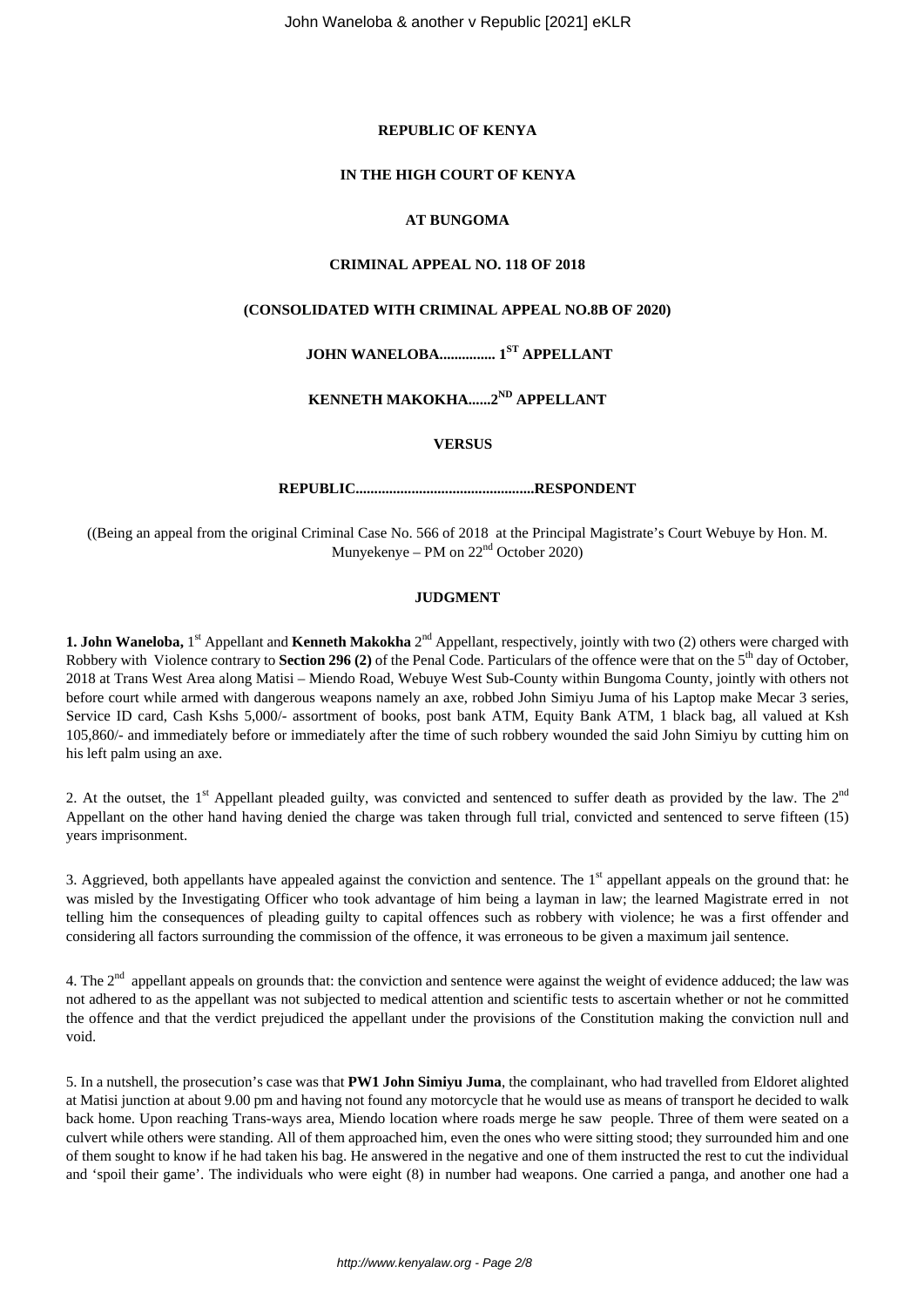slasher that had been sharpened. The one who had a panga lifted it to cut him but he dodged and it missed him. The one with a slasher lifted it and aimed at cutting his neck, but, he lifted his left hand to prevent him and the slasher cut his hand on the palm. He decided to run but the bag that he was carrying which contained an ipad, 3 mega pads, a calculator, six books, service delivery card, National Identity card and Ksh.5000/- fell down as the strap had been cut. One of them took the bag and ran away. He recognized the people as there was bright moonlight, as Muhamed Ibrahim, Sitati, John Waneloba, Aaron Wanjala, Ken Makokha, his village mates.

6. He ran to his cousin's place, Nick Barasa, a nurse who lived nearby. He went to hospital in the morning where he was treated. On his way home, he met John Waneloba (1<sup>st</sup> Appellant) and he called his uncle, a village elder who arrested him and Members of public assisted in taking him to Webuye Police Station. He recorded a statement, was issued with a P3 form that was filled. The police investigated and recovered some of his items that were stolen.

7. On cross examination the complainant stated that he knew the  $2<sup>nd</sup>$  appellant, his village mate and that he saw him running away with his bag.

8. The complainant was examined by **PW2 Dr. Edward Vilebwa** who filled a P3 form in that regard. He found the complainant having sustained a cut on the right hand measuring 12 cm, other cuts on the ring and little finger and assessed the degree of injury sustained as harm.

**9. PW3 No. 91988 P.C. Vincent Langat** re-arrested the appellants from members of public and the complainant. They led him to the home of another suspect **Aaron Wanjala** who attempted to escape but with the help of 'Boda Boda' riders they chased after him and caught up with him near the river. He led them to his home where they recovered a bag with a aptop, and a panga suspected to have been used. Another suspect Mohammed Ibrahim Salim was arrested by 'Boda Boda' riders. Investigations were conducted and the appellants with others were charged.

10. Upon being placed on their defence, the  $2<sup>nd</sup>$  Appellant stated that he was at home selling milk, then later he went to harvest grass for his cows. At about 4.00 pm he saw a CID car. A person alighted and asked his brother whether he was Kenneth. His brother identified him hence his arrest. On entering the motor vehicle, he found the  $1<sup>st</sup>$  appellant inside. It was alleged that the  $1<sup>st</sup>$ appellant had mentioned his name. As they moved on Aaron was arrested and they were taken to the Police Station.

11. The trial court analyzed evidence adduced and reached a finding that the  $2<sup>nd</sup>$  appellant was identified positively as there was bright moonlight, as one of the persons who used actual violence on the person of the complainant who lost his property in the course of the attack.

12. The appeal was canvassed through written submissions.

It was urged by the  $1<sup>st</sup>$  appellant that a retrial be ordered as it will not cause an injustice as he is serving a sentence that is unconstitutional. He relied on the case of **Koome Vs. Republic (2005) KLR 575** where the court held that:

**" In general a retrial will be ordered when the original trial was illegal or defective; A retrial will not be ordered where the conviction is set aside because of insufficiency of evidence or for the purpose of enabling the prosecution to fill up gaps in its evidence at the first trial; Even where a conviction is initiated by mistake of the trial court for which the prosecution is not to blame, it does not necessarily follow that a retrial should be ordered; Each case must depend on its particular facts and circumstances; An order for retrial should not be ordered where it is likely to cause an injustice to the accused person."**

13. He called upon the court to find that he was a layman and the court failed to observe if he was in sober mind while pleading guilty to the charges.

14. The 2nd appellant submitted that he was not informed of the right to legal representation. He cited the case of *Thomas Aluga Ndegwa Vs. Republic. Cr. Appeal No. 2 of 2004* where the court allowed such a prayer.

15. That the court failed to warn itself of the danger of relying on evidence of a single witness. That the prosecution's evidence was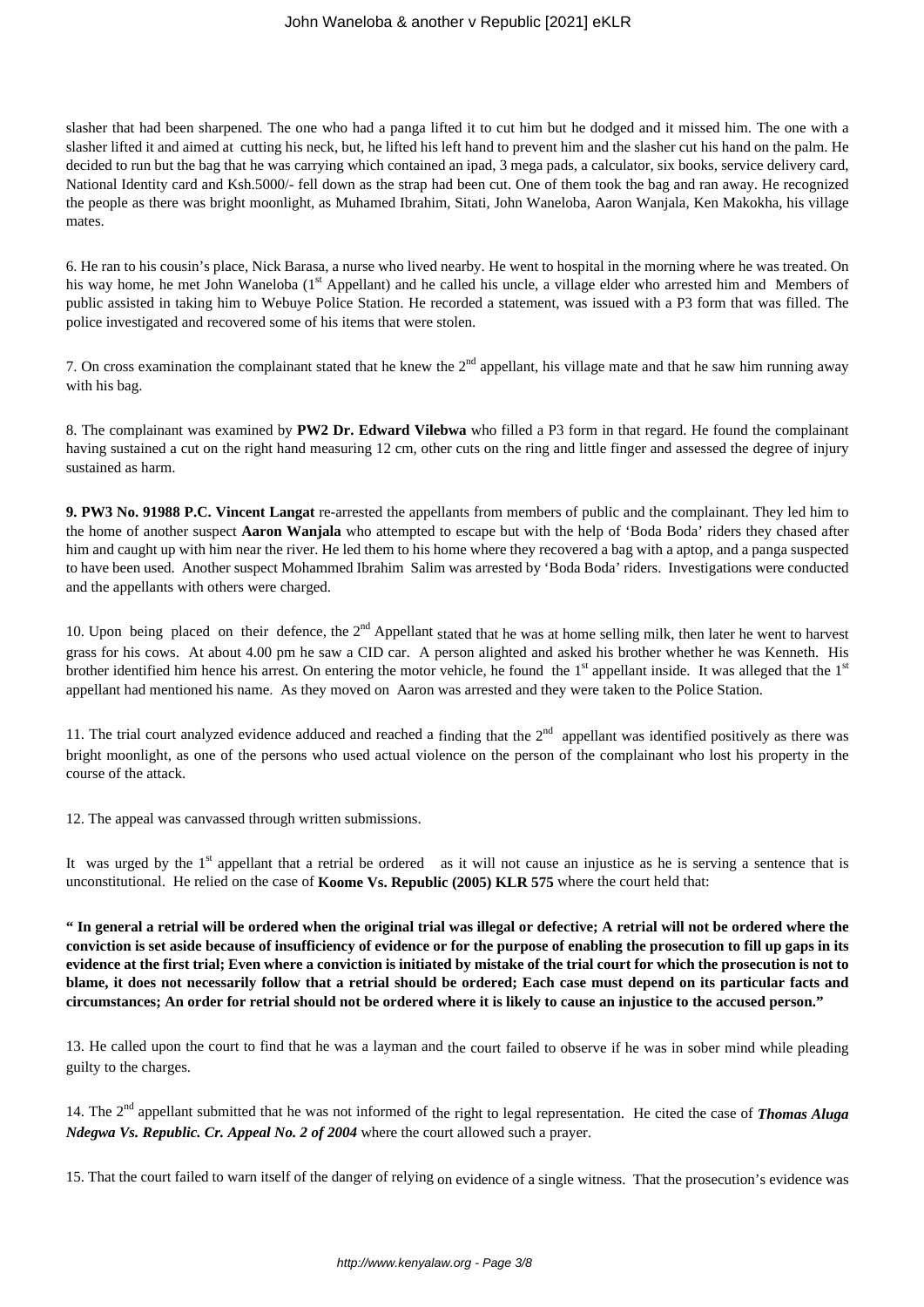contradictory and unreliable as PW1 stated that he was attacked at 9.00 pm while PW2 stated he was attacked at 3.00 pm. In this regard he cited the case of **Ndungu Kimani Vs. Republic.**

16. That the nature of light was not proved as was held in the case of *Maitanyi Vs. Republic, Cr. Appeal No. 6 of 1986* where the court held that:

**"It is at least essential to ascertain the nature of light available. What sort of light, its size and its position relative to the suspect, are all important matters helping to test the evidence with the greatest care. It is not a careful test if none of these matters are known because they were not inquired into."**

17. And that obvious doubts were disregarded.

18. With regard to the 1<sup>st</sup> appellant, the Respondent who opposed the appeal urged that the charge was read to him in a language that he understood and he admitted the same. That the court proceeded to warn him of the gravity of the offence and read the charge again and he maintained his plea of guilty; therefore, the allegation that he was misadvised by the Investigating Officer was an afterthought. In this respect the case of *Ombena Vs. Republic (1981) eKLR* was cited.

19. With regard to the  $2<sup>nd</sup>$  appellant, it was submitted that the court noted that there was bright moonlight that enabled the complainant to see people who approached him and idenfied them as his village mates. That the people who had weapons cut the bag that the complainant carried and also his palm. That there was no evidence to discredit that of the witness who was an adult.

20. That the court erred in sentencing the  $2<sup>nd</sup>$  appellant to 15 years while the 1<sup>st</sup> appellant was sentenced to the mandatory death sentence. This court was therefore called upon to set aside the sentence imposed against the 2<sup>nd</sup> appellant and substitute it with the mandatory death sentence.

21. That the right to counsel is not absolute as the law is being implemented progressively.

22. This being a first appellate court, I am duty bound to analyse and evaluate afresh all the evidence adduced before the trial court and draw my own conclusions while bearing in mind that I neither saw nor heard any of the witnesses. In the case of **Okeno vs. Republic [1972] EA 3**2 the Court of Appeal set out the duties of a first appellate court as follows:

**"An Appellant on a first appeal is entitled to expect the evidence as a whole to be submitted to a fresh and exhaustive examination (Pandya vs. Republic (1957) EA. (336) and the appellate court's own decision on the evidence. The first appellate court must itself weigh conflicting evidence and draw its own conclusion. (Shantilal M. Ruwala Vs. R. (1957) EA. 570). It is not the function of a first appellate court merely to scrutinize the evidence to see if there was some evidence to support the lower court's finding and conclusion; it must make its own findings and draw its own conclusions. Only then can it decide whether the magistrate's findings should be supported. In doing so, it should make allowance for the fact that the trial court has had the advantage of hearing and seeing the witnesses, see Peters vs. Sunday Post [1958] E.A 424."**

23. With regard to the  $1<sup>st</sup>$  appellant, he was convicted on his own plea of guilty, which means that the court should ideally be questioning the legality of sentence. **Section 348** of the Criminal procedure Code provides thus:

## **No appeal shall be allowed in the case of an accused person who has pleaded guilty and has been convicted on that plea by a subordinate court, except as to the extent or legality of the sentence.**

24. The legal principles that have always been applied in plea- taking in criminal cases were enunciated in the *locus calssicus* case of *Adan Vs Republic (1973) EA 445* where the court held that:

**"(i) The charge and all the essential ingredients of the offence should be explained to the accused in his language or in a language he understands;**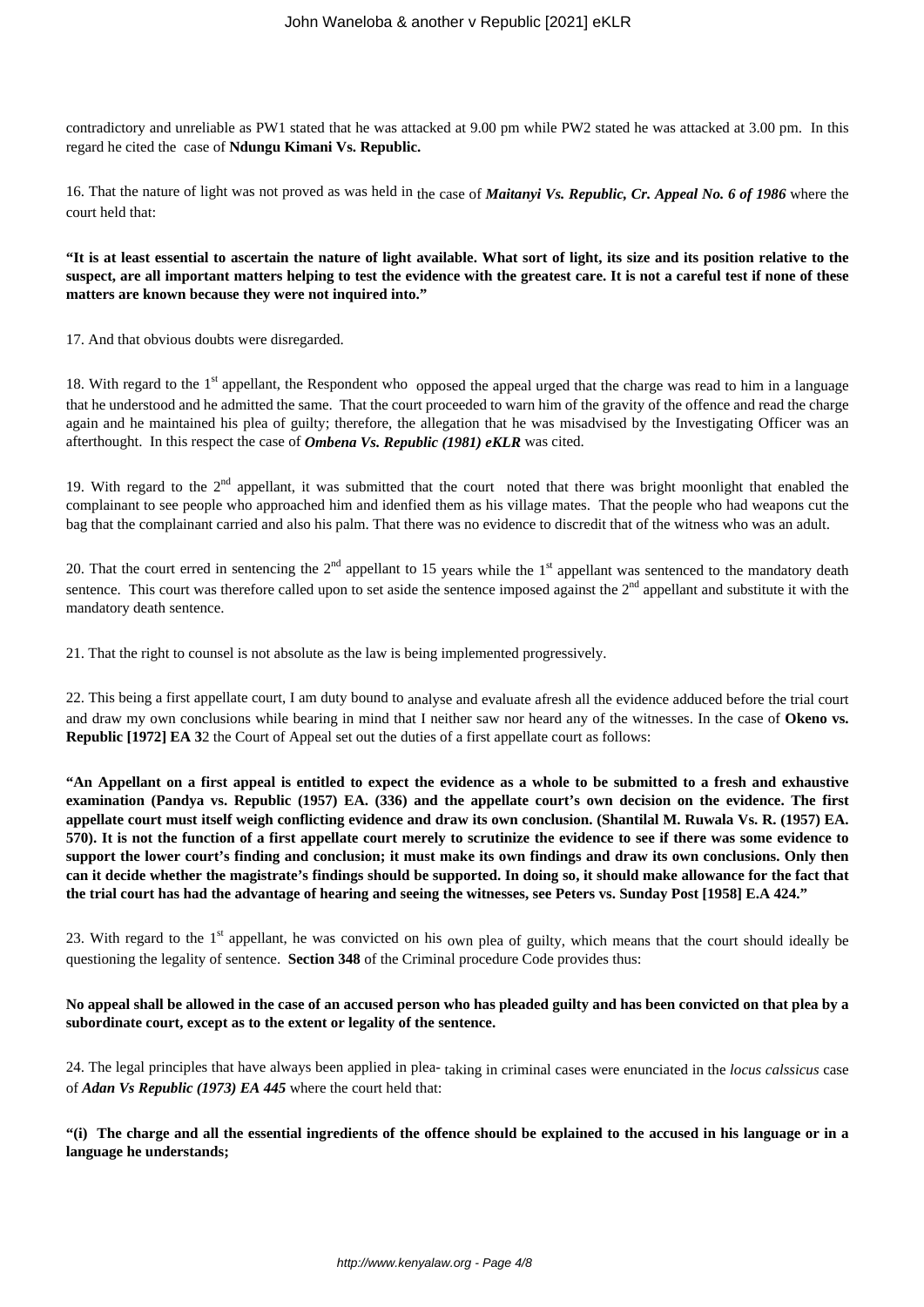**(ii) The accused's own words should be recorded and if they are an admission, a plea of guilty should be recorded;**

**(iii) The prosecution should then immediately state the facts and the accused should be given an opportunity to dispute or explain the facts or to add any relevant facts;**

**(iv) If the accused does not agree with the facts or raises any question of his guilt his reply must be recorded and change of plea entered;**

**(v) If there is no change of plea a conviction should be recorded and a statement of the facts relevant to sentence together with the accused's reply should be recorded."**

25. In the case of *Ndede vs Republic(1991)KLR 567*, the Court of Appeal held that:

**"…the court is not bound to accept the accused person's admission of the truth of the charge and conviction as there may be an unusual circumstance such as injury to the accused person or the accused person may be confused or there have been inordinate delay in bringing him to court from the date of arrest. The list of circumstances and examples that may lead the first appellate court to consider the appeal on merit even when the conviction was on the accused person's own plea of guilty, are not closed. It has long been settled that section 348 of the Criminal Procedure Code which provides that no appeal is allowed in a conviction arising from a plea of guilty, except to the extent of legality of the sentence is not an absolute bar to challenging such a conviction on any other ground."**

26. According to the trial court, following arraignment on  $8<sup>th</sup>$  October 2018, the charge was read to the appellant. It was indicated that the substance of the charge and every element thereof was read to him in a language that he understood and on being asked whether he was admitting or denying the truthfulness of the charge he responded thus: **"It is true"**

27. The court proceeded to caution him on the gravity of the offence and its consequences and read again the charge to him and he replied as follows: **"It is true"**

28. Consequently, the court entered a plea of guilty against him. Facts as captured herein were read to him and he admitted the facts as being correct. He was granted an opportunity to mitigate and he stated thus**: "I have nothing to say in mitigation"**

29. The court deferred sentencing to midday and subsequently delivered itself thus:

## **"…I have considered the fact that the accused is a first offender with no criminal past. I have however considered the offence committed and the gravity of the same. The 1st accused person was cautioned twice before a plea of guilty and subsequent conviction entered. The 1st accused person is hereby sentenced to death in accordance to the law."**

30. The 1<sup>st</sup> appellant does not complain that he was confused. He understood the language used therefore the ingredients of the offence. His argument is that he was misled by the Investigating officer. Prior to the sentence being meted court he was granted the opportunity of reflecting on his actions of admitting the charge and repercussions thereto. But he did not change plea. He waited until a year later that is when he thought of raising the allegation. This cannot be viewed as an unusual circumstance.

31. With regard to the  $2<sup>nd</sup>$  appellant, he urges in his submissions that he was not advised on the fact of legal representation, a right that is being achieved progressively. This was however not one of the grounds of appeal as seen, he was not prejudiced by the sentence meted out.

32. The  $2<sup>nd</sup>$  appellant argues that the offence was not proved beyond reasonable doubt. The ingredients of robbery with violence were set out in the case of *Olouch vs Republic (1985)KLR* where the Court stated that:

**"....Robbery with violence is committed in any of the following circumstances:**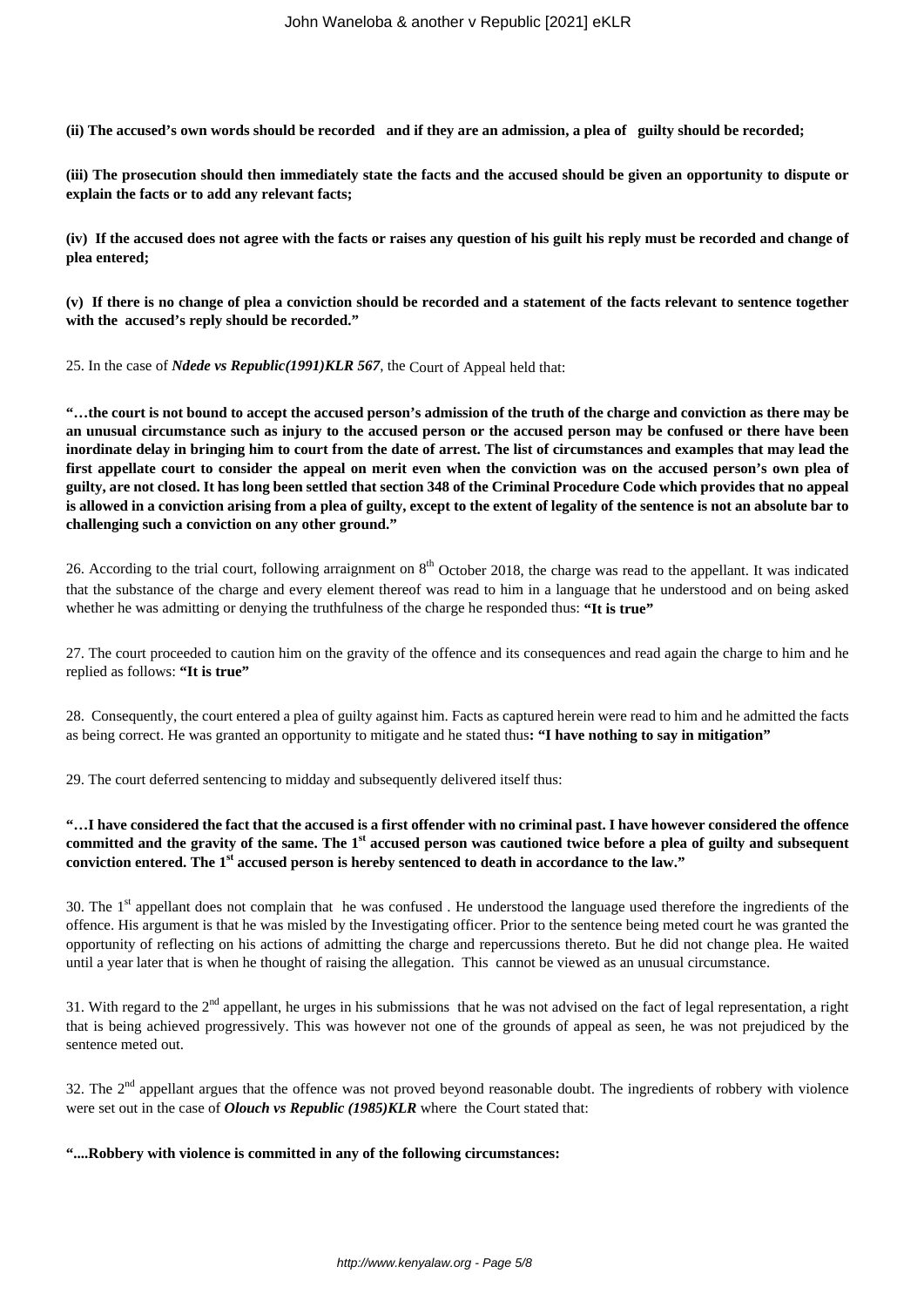# **a. The offender is armed with any dangerous and offensive weapon or instrument; or**

#### **b.The offender is armed with any dangerous and offensive weapon or instrument; or**

## **c. At or immediately before or immediately after the time of the robbery, the offender wounds, beats, strikes, or uses other personal violence to any person."**

33. In his testimony the complainant stated that there were eight (8) people who were armed with weapons and at the time of stealing from him what he was carrying, one of them cut him with a slasher. Ingredients of the offence as charged were proved.

34. The trial court has been faulted for relying on evidence of a single witness without warning itself of the danger of relying on such evidence. In the case of *Wamunga vs Republic (1989) KLR 424* the Court of Appeal considering evidence of identification or recognition had this to say:

**"Where the only evidence against a defendant is evidence of identification on recognition, a trial court is enjoined to examine such evidence carefully and to be satisfied that circumstances of identification were favourable and free from possibility of error before court can safely make it a basis of a conviction."**

35. In the case of *Abdalla bin Wendo & Anor. vs Republic(1953)EACA 166* the Court of Appeal held that:

**"Subject to certain well known exceptions it is trite law that a fact may be proved by the testimony of a single witness but the rule does not lessen the need for testing with the greatest care the evidence of a single witness respecting identification; especially when it is known that the conditions favouring a correct identification were difficult"**

36. In the case of *Ogeto vs Republic (2004) KLR19* the Court of Appeal stated that:

**"It is trite law that a fact can be proved by the evidence of a single witness although there is need to test with the greatest care the identification evidence of such witness especially when it is shown that conditions favouring a correct identification were difficult."** 

37. In the instant case the complainant was alone, therefore it was a question of a single identifying witness. The trial court did not specifically warn itself of the danger of relying on such evidence.

But, in the case of *Roria vs Republic (1967) EA 583* the court stated that:

**"…Subject to certain well-known exceptions it is trite law that a fact may be proved by the testimony of a single witness but this rule does not lessen the need for testing with the greatest care the evidence of a single witness respecting identification, especially when it is known that the conditions favouring a correct identification were difficult. In such circumstances what is needed is other evidence, whether it be circumstantial or direct pointing to guilt, from which a judge or jury can reasonably conclude that the evidence of identification, although based on the testimony of a single witness, can safely be accepted as free from the possibility of error."**

38. Though the court did not caution itself, it stated that it had carefully considered the evidence. Therefore, as a first appellate court, I have the duty of re-analyzing evidence adduced at trial so as to satisfy myself that in the circumstances the conviction was safe. The offence was committed at night and it was a case of recognition. In the case of *Anjononi & Others Vs Republic [1989] KLR* the court held;

### **"Recognition is more satisfactory, more assuring and more reliable than identification of a stranger because it depends upon the personal knowledge of the assailant in some form or another."**

39. The complainant told the court that his assailants were his village mates, persons he knew very well as they went to neighboring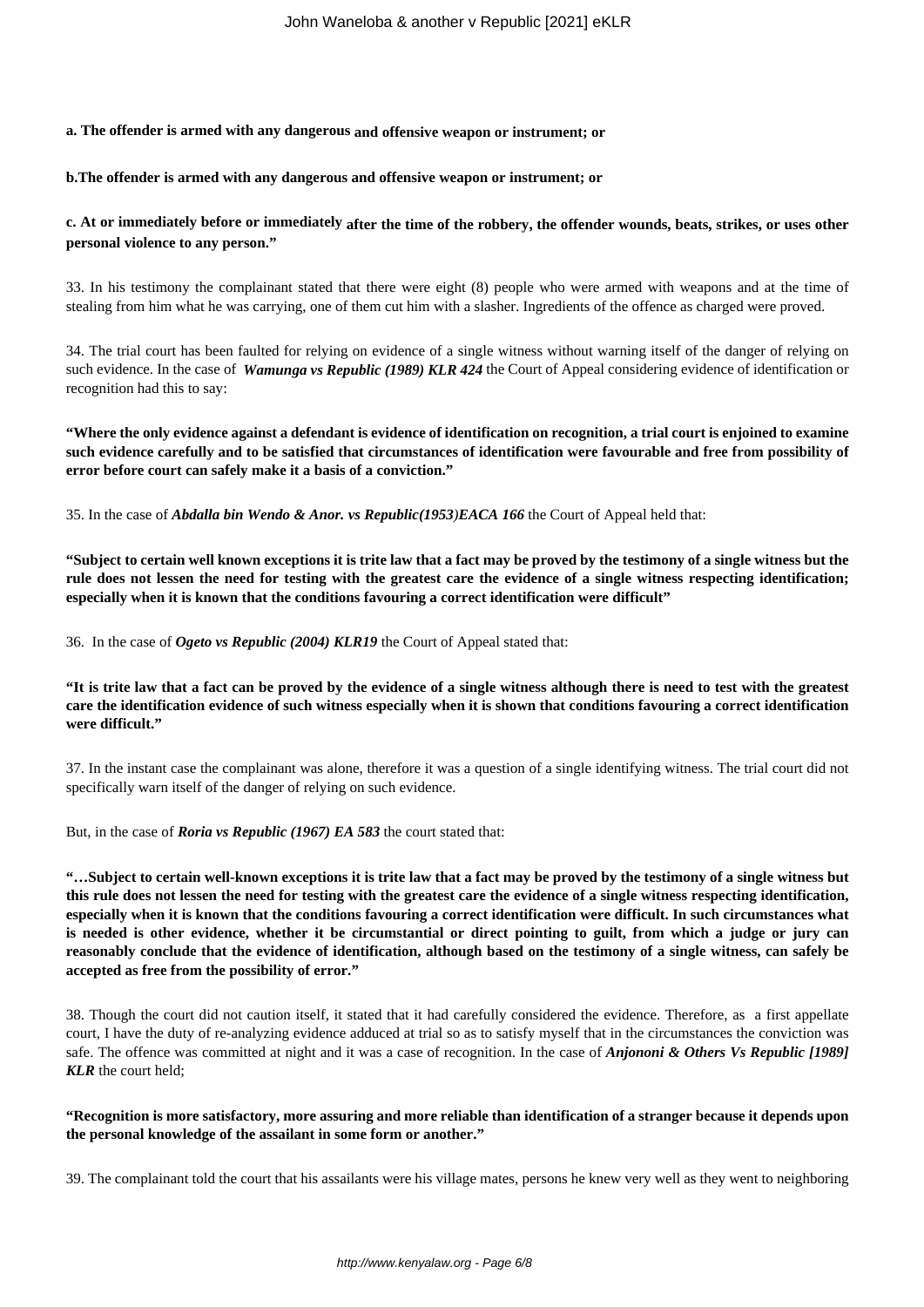schools. He knew their physical appearance as well as names. There was moonlight that he described as' bright' and he came close to them as they engaged him. He saw the 2<sup>nd</sup> appellant in particular, run away with his bag and at the point of reporting the incident he mentioned his name to the police and he was subsequently arrested. This was a case of recognition that was reliable. There was no mistaken identity. In the premises the conviction was safe.

40. On sentence, **Section 296(2)** of the Penal Code provides thus:

**(2) If the offender is armed with any dangerous or offensive weapon or instrument, or is in company with one or more other person or persons, or if, at or immediately before or immediately after the time of the robbery, he wounds, beats, strikes or uses any other personal violence to any person, he shall be sentenced to death.**

41. The  $2<sup>nd</sup>$  appellant was sentenced to serve fifteen (15) years imprisonment, this was during the year 2020 when courts were following the jurisprudence that emanated from the decision of *Francis Karioko Muruatetu vs Republic (2017) eKLR*; where courts were of the view that they had discretion in sentencing offenders in such matters. However, following the decision of *Francis Karioko Muruatetu (2021) eKLR* the discretion to mete out the death penalty for the offence of robbery with violence is not available.

42. In its submissions the State/Respondent has sought enhancement of the sentence to the one provided for in law. In the case of *J.J.W. vs Republic (2013) eKLR* the court held that:

**"It is correct that when the High Court is hearing an appeal in a criminal case, it has powers to enhance sentence or alter the nature of the sentence. That is provided for under Section 354 (3) (ii) and (iii) of the Criminal Procedure Code. However, sentencing an appellant is a matter that cannot be treated lightly. The court in enhancing the sentence already awarded must be aware that its action in so doing may have serious effects on the appellant. Because of such a situation, it is a requirement that the appellant be made aware before the hearing or at the commencement of the hearing of his appeal that the sentence is likely to be enhanced. Often times this information is conveyed by the prosecution filing a cross appeal in which it seeks enhancement of the sentence and that cross appeal is served upon the appellant in good time to enable him prepare for that eventuality. The second way of conveying that information is by the court warning the appellant or informing the appellant that if his appeal does not succeed on conviction, the sentence may be enhanced or if the appeal is on sentence only, by warning him that he risks an enhanced sentence at the end of the hearing of his appeal"**

43. There was no cross appeal filed by the Respondent/ State and the appellant was not given a Notice of Enhancement of Sentence. Therefore, the trial court having acted at the time when such discretion was applicable, I restrain myself from interfering with the sentence meted out.

44. The upshot of the above is that appeals by both appellants have no merit, accordingly, they are dismissed in their entirety.

45. It is so ordered.

## **DATED, SIGNED AND DELIVERED VIRTUALLY, THIS 20TH DAY OF DECEMBER, 2021**

### **L. N. MUTENDE**

## **JUDGE**

### **IN THE PRESENCE OF:**

Court Assistant – Linus Malaba

ODPP – Mukangu